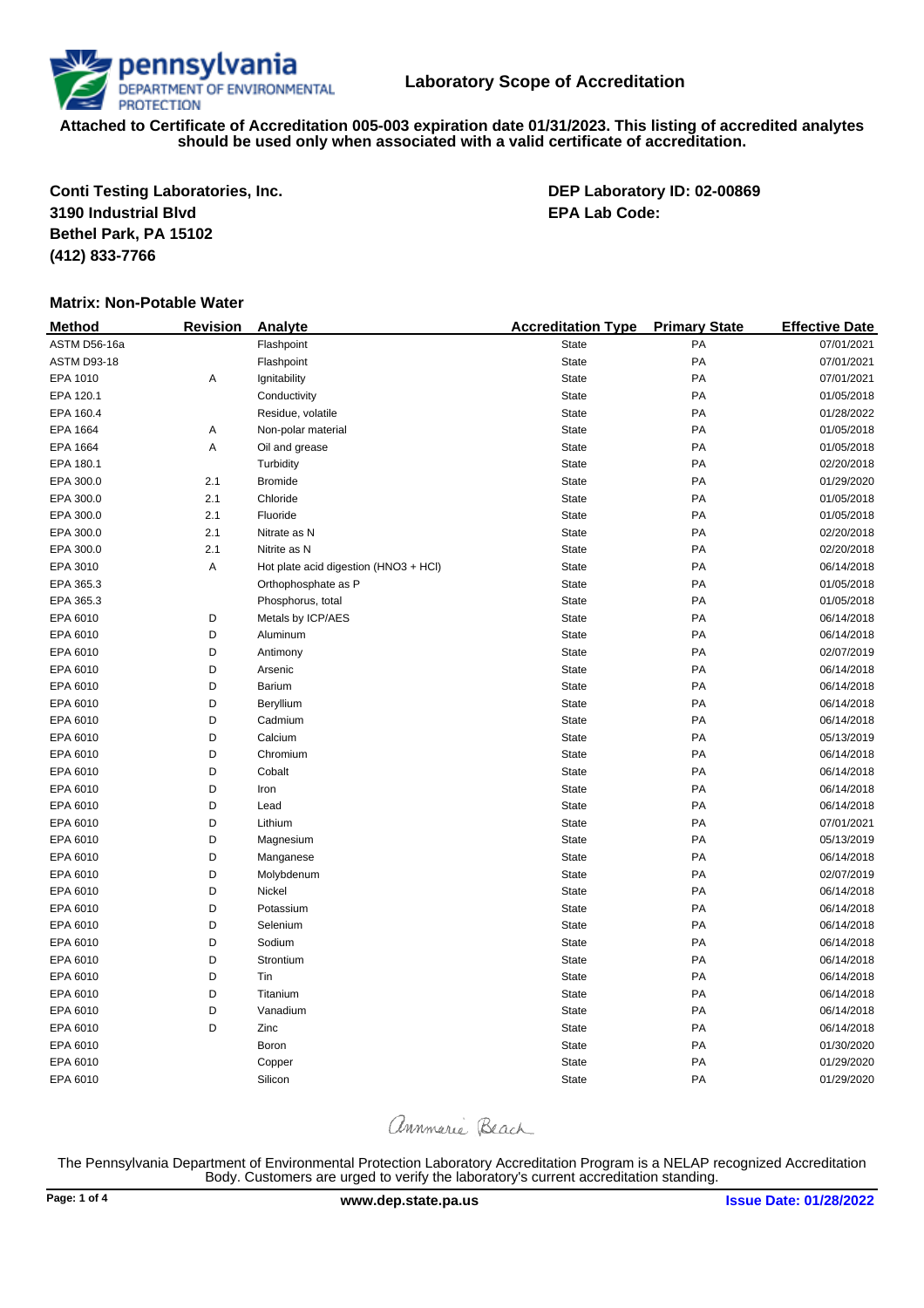**Conti Testing Laboratories, Inc. DEP Laboratory ID: 02-00869 3190 Industrial Blvd EPA Lab Code: Bethel Park, PA 15102 (412) 833-7766**

## **Matrix: Non-Potable Water**

| <b>Method</b>     | <b>Revision</b> | Analyte                                    | <b>Accreditation Type</b> | <b>Primary State</b> | <b>Effective Date</b> |
|-------------------|-----------------|--------------------------------------------|---------------------------|----------------------|-----------------------|
| EPA 6010          |                 | Silver                                     | <b>State</b>              | PA                   | 01/29/2020            |
| EPA 6010          |                 | Thallium                                   | <b>State</b>              | PA                   | 01/29/2020            |
| EPA 7473          |                 | Mercury                                    | <b>State</b>              | <b>PA</b>            | 01/05/2018            |
| EPA 9038          |                 | Sulfate                                    | <b>State</b>              | PA                   | 01/05/2018            |
| EPA 9040          | С               | pH                                         | <b>State</b>              | PA                   | 02/20/2018            |
| EPA 9050          | Α               | Conductivity                               | <b>State</b>              | PA                   | 01/05/2018            |
| EPA 9056          | Α               | Anions by IC                               | <b>State</b>              | PA                   | 06/14/2018            |
| EPA 9056          | Α               | Chloride                                   | <b>State</b>              | PA                   | 01/05/2018            |
| EPA 9056          | Α               | Fluoride                                   | <b>State</b>              | PA                   | 01/05/2018            |
| EPA 9056          | Α               | Nitrate as N                               | <b>State</b>              | <b>PA</b>            | 02/20/2018            |
| EPA 9056          | Α               | Nitrite as N                               | <b>State</b>              | PA                   | 02/20/2018            |
| EPA 9212          |                 | Chloride                                   | <b>State</b>              | PA                   | 01/05/2018            |
| <b>HACH 10206</b> |                 | Nitrate                                    | <b>State</b>              | PA                   | 01/05/2018            |
| <b>HACH 10206</b> |                 | Total nitrate-nitrite                      | <b>State</b>              | PA                   | 01/05/2018            |
| <b>HACH 8000</b>  |                 | Chemical oxygen demand (COD)               | <b>State</b>              | PA                   | 01/29/2020            |
| <b>HACH 8507</b>  |                 | Nitrite as N                               | <b>State</b>              | PA                   | 01/28/2022            |
| SM 2310 B         |                 | Acidity as CaCO3                           | <b>State</b>              | PA                   | 03/26/2020            |
| SM 2320 B         |                 | Alkalinity as CaCO3                        | <b>State</b>              | PA                   | 01/05/2018            |
| SM 2510 B         |                 | Conductivity                               | <b>State</b>              | PA                   | 01/05/2018            |
| SM 2540 B         |                 | Residue, total                             | <b>State</b>              | PA                   | 01/05/2018            |
| SM 2540 C         |                 | Total dissolved solids (TDS)               | <b>State</b>              | <b>PA</b>            | 01/05/2018            |
| SM 2540 D         |                 | Residue, nonfilterable (TSS)               | <b>State</b>              | PA                   | 01/05/2018            |
| SM 2540 E         |                 | Fixed suspended solids                     | <b>State</b>              | PA                   | 01/05/2018            |
| SM 2540 E         |                 | Residue, volatile                          | <b>State</b>              | PA                   | 01/28/2022            |
| SM 4500-H+B       |                 | pH                                         | <b>State</b>              | PA                   | 02/20/2018            |
| SM 4500-NO2-B     |                 | Nitrite as N                               | <b>State</b>              | PA                   | 01/28/2022            |
| SM 4500-P B       |                 | Preliminary treatment of phosphate samples | <b>State</b>              | PA                   | 01/05/2018            |
| SM 4500-P E       |                 | Orthophosphate as P                        | <b>State</b>              | <b>PA</b>            | 01/05/2018            |
| SM 4500-P E       |                 | Phosphorus, total                          | <b>State</b>              | PA                   | 01/05/2018            |
| SM 4500-SO4 E     |                 | Sulfate                                    | <b>State</b>              | PA                   | 01/05/2018            |
| SM 5220 D         |                 | Chemical oxygen demand (COD)               | <b>State</b>              | PA                   | 01/08/2019            |
|                   |                 |                                            |                           |                      |                       |

# **Matrix: Solid and Chemical Materials**

| <b>Method</b>      | <b>Revision</b> | Analyte                                           | <b>Accreditation Type</b> | <b>Primary State</b> | <b>Effective Date</b> |
|--------------------|-----------------|---------------------------------------------------|---------------------------|----------------------|-----------------------|
| ASTM D3987         |                 | Water leach                                       | <b>State</b>              | <b>PA</b>            | 07/01/2021            |
| ASTM D56-16a       |                 | Flashpoint                                        | State                     | <b>PA</b>            | 07/01/2021            |
| <b>ASTM D93-18</b> |                 | Flashpoint                                        | State                     | PA                   | 07/01/2021            |
| EPA 1010           | A               | lgnitability                                      | State                     | PA                   | 07/01/2021            |
| EPA 1311           |                 | Toxicity characteristic leaching procedure (TCLP) | State                     | <b>PA</b>            | 06/14/2018            |
| EPA 1312           |                 | Synthetic precipitation leaching procedure (SPLP) | State                     | <b>PA</b>            | 06/14/2018            |
| EPA 1664           | A               | Non-polar material                                | State                     | <b>PA</b>            | 01/11/2022            |
| EPA 300.0          | 2.1             | Chloride                                          | <b>State</b>              | <b>PA</b>            | 07/01/2021            |

# annmarie Beach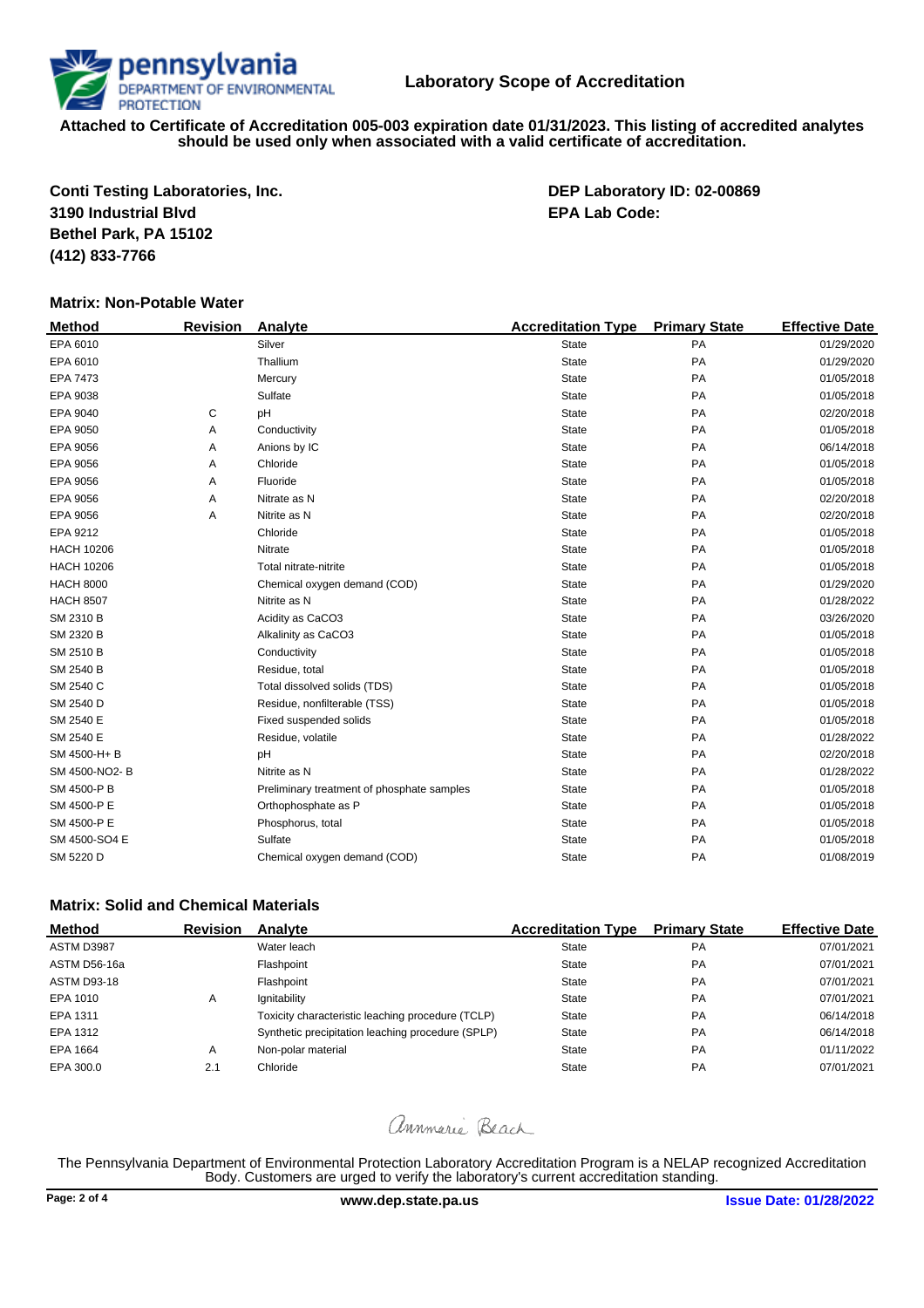**Conti Testing Laboratories, Inc. DEP Laboratory ID: 02-00869 3190 Industrial Blvd EPA Lab Code: Bethel Park, PA 15102 (412) 833-7766**

# **Matrix: Solid and Chemical Materials**

| <b>Method</b> | <b>Revision</b> | Analyte                  | <b>Accreditation Type</b> | <b>Primary State</b> | <b>Effective Date</b> |
|---------------|-----------------|--------------------------|---------------------------|----------------------|-----------------------|
| EPA 300.0     | 2.1             | Fluoride                 | State                     | PA                   | 07/01/2021            |
| EPA 300.0     | 2.1             | Nitrate as N             | State                     | PA                   | 07/01/2021            |
| EPA 300.0     | 2.1             | Nitrite as N             | State                     | PA                   | 07/01/2021            |
| EPA 300.0     | 2.1             | Orthophosphate as P      | State                     | PA                   | 01/28/2022            |
| EPA 300.0     | 2.1             | Sulfate                  | State                     | PA                   | 07/01/2021            |
| EPA 3050      | В               | Acid digestion of solids | State                     | PA                   | 02/21/2019            |
| EPA 6010      | D               | Metals by ICP/AES        | State                     | PA                   | 02/21/2019            |
| EPA 6010      | D               | Aluminum                 | State                     | PA                   | 02/21/2019            |
| EPA 6010      | D               | Arsenic                  | State                     | PA                   | 02/21/2019            |
| EPA 6010      | D               | Barium                   | State                     | PA                   | 02/21/2019            |
| EPA 6010      | D               | Beryllium                | State                     | PA                   | 02/21/2019            |
| EPA 6010      | D               | Cadmium                  | State                     | PA                   | 02/21/2019            |
| EPA 6010      | D               | Calcium                  | State                     | PA                   | 02/21/2019            |
| EPA 6010      | D               | Chromium                 | State                     | PA                   | 02/21/2019            |
| EPA 6010      | D               | Cobalt                   | State                     | PA                   | 02/21/2019            |
| EPA 6010      | D               | Copper                   | State                     | PA                   | 02/21/2019            |
| EPA 6010      | D               | Iron                     | State                     | PA                   | 02/21/2019            |
| EPA 6010      | D               | Lead                     | State                     | PA                   | 02/21/2019            |
| EPA 6010      | D               | Lithium                  | State                     | PA                   | 07/01/2021            |
| EPA 6010      | D               | Magnesium                | State                     | PA                   | 02/21/2019            |
| EPA 6010      | D               | Manganese                | State                     | PA                   | 02/21/2019            |
| EPA 6010      | D               | Molybdenum               | State                     | PA                   | 02/21/2019            |
| EPA 6010      | D               | Nickel                   | State                     | PA                   | 02/21/2019            |
| EPA 6010      | D               | Potassium                | State                     | PA                   | 02/21/2019            |
| EPA 6010      | D               | Selenium                 | State                     | PA                   | 02/21/2019            |
| EPA 6010      | D               | Silver                   | State                     | PA                   | 02/21/2019            |
| EPA 6010      | D               | Sodium                   | State                     | PA                   | 02/21/2019            |
| EPA 6010      | D               | Strontium                | State                     | PA                   | 02/21/2019            |
| EPA 6010      | D               | Tin                      | State                     | PA                   | 02/21/2019            |
| EPA 6010      | D               | Titanium                 | State                     | PA                   | 02/21/2019            |
| EPA 6010      | D               | Vanadium                 | State                     | PA                   | 02/21/2019            |
| EPA 6010      | D               | Zinc                     | State                     | PA                   | 02/21/2019            |
| EPA 6010      |                 | Antimony                 | State                     | PA                   | 01/29/2020            |
| EPA 6010      |                 | Boron                    | State                     | PA                   | 01/29/2020            |
| EPA 6010      |                 | Silicon                  | State                     | PA                   | 01/29/2020            |
| EPA 6010      |                 | Thallium                 | State                     | PA                   | 01/29/2020            |
| EPA 7473      |                 | Mercury                  | State                     | PA                   | 02/21/2019            |
| EPA 9045      | D               | pH                       | State                     | PA                   | 07/01/2021            |
| EPA 9056      | А               | Anions by IC             | State                     | PA                   | 07/01/2021            |
| EPA 9056      | Α               | <b>Bromide</b>           | State                     | PA                   | 07/01/2021            |
| EPA 9056      | Α               | Chloride                 | State                     | PA                   | 07/01/2021            |
| EPA 9056      | Α               | Fluoride                 | State                     | PA                   | 07/01/2021            |
| EPA 9056      | Α               | Nitrate as N             | State                     | PA                   | 07/01/2021            |
| EPA 9056      | Α               | Nitrite as N             | State                     | PA                   | 07/01/2021            |

annmarie Beach